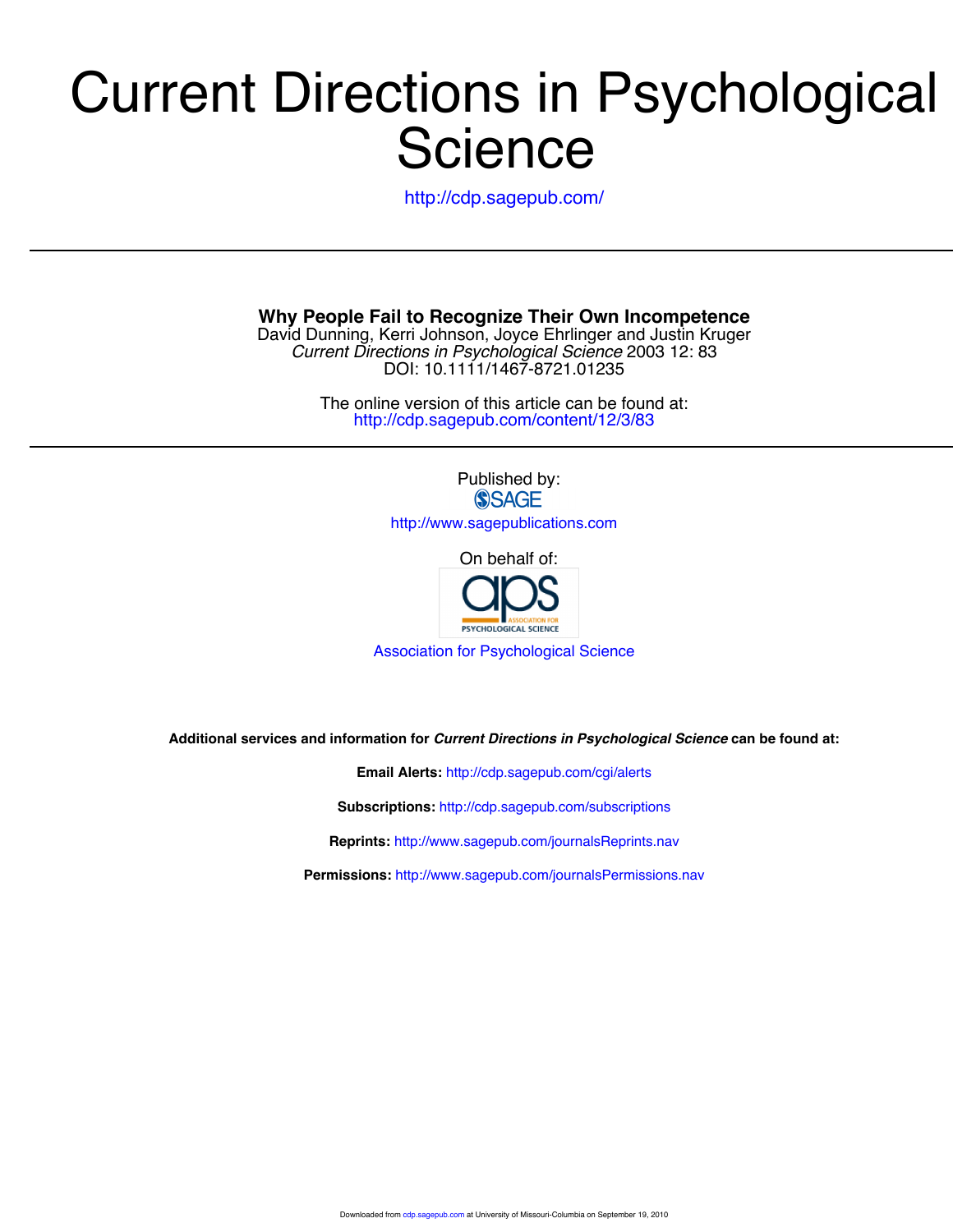their knowledge to regulate action, solve problems, and achieve goals. In G. Bremner, A. Slater, & G. Butterworth (Eds.), *Infant development: Recent advances* (pp. 109–135). Hove, England: Psychology Press.

**Acknowledgments—**This research was supported by Grant HD27714 from the National Institutes of Health and Research Scientist Award MH00332 from the National Institute of Mental Health to Rachel K. Clifton (now Rachel Keen). I am grateful to Neil Berthier, my collaborator in all of these studies, and to the other collaborators who contributed to various phases of this work.

#### **Note**

1. Address correspondence to Rachel Keen, Department of Psychology, Tobin Hall, University of Massachusetts, Amherst, MA 01003.

#### **References**

- Baillargeon, R. (1993). The object concept revisited: New directions in the investigation of infants' physical knowledge. In C.E. Granrud (Ed.), *Visual perception and cognition in infancy* (pp. 265– 315). Hillsdale, NJ: Erlbaum.
- Baillargeon, R., Graber, M., DeVos, J., & Black, J. (1990). Why do young infants fail to search for hidden objects? *Cognition*, *36*, 225–284.
- Baillargeon, R., Spelke, E., & Wasserman, S. (1985). Object permanence in five-month-old infants. *Cognition*, *20*, 191–208.
- Berthier, N.E., DeBlois, S., Poirier, C.R., Novak, J.A., & Clifton, R.K. (2000). Where's the ball? Two- and three-year-olds reason about unseen events. *Developmental Psychology*, *36*, 394–401.
- Butler, S.C., Berthier, N.E., & Clifton, R.K. (2002). Two-year-olds' search strategies and visual tracking in a hidden displacement task. *Developmental Psychology*, *38*, 581–590.
- Clifton, R., Rochat, P., Litovsky, R., & Perris, E. (1991). Object representation guides infants' reaching in the dark. *Journal of Experimental Psychology: Human Perception and Performance*, *17*, 323–329.
- Hood, B., Carey, S., & Prasada, S. (2000). Predicting the outcomes of physical events: Twoyear-olds fail to reveal knowledge of solidity and support. *Child Development*, *71*, 1540–1554.
- Hood, B., Cole-Davies, V., & Dias, M. (2003). Looking and search measures of object knowledge in pre-school children. *Developmental Psychology*, *39*, 61–70.
- Mash, C., Clifton, R.K., & Berthier, N.E. (2002, April). Two-year-olds' event reasoning and object search. In L. Santos (Chair), *Interpreting dissociations between infant looking and reaching: A comparative approach*. Symposium conducted at the meeting of the International Society on Infant Studies, Toronto, Ontario, Canada.
- Mash, C., Keen, R., & Berthier, N.E. (in press). Visual access and attention in two-year-olds' event reasoning and object search. *Infancy*.
- Spelke, E.S., Breinlinger, K., Macomber, J., & Ja-cobson, K. (1992). Origins of knowledge. *Psychological Review*, *99*, 605–632.

## **Why People Fail to Recognize Their Own Incompetence**

David Dunning,<sup>1</sup> Kerri Johnson, Joyce Ehrlinger, and Justin Kruger

Department of Psychology, Cornell University, Ithaca, New York (D.D., K.J., and J.E.), and Department of Psychology, University of Illinois, Champaign-Urbana, Illinois (J.K.)

#### *Abstract*

Successful negotiation of everyday life would seem to require people to possess insight about deficiencies in their intellectual and social skills. However, people tend to be blissfully unaware of their incompetence. This lack of awareness arises because poor performers are doubly cursed: Their lack of skill deprives them not only of the ability to produce correct responses, but also of the expertise necessary to surmise that they are not producing them. People base their perceptions of performance, in part, on their preconceived notions about their skills.

Because these notions often do not correlate with objective performance, they can lead people to make judgments about their performance that have little to do with actual accomplishment.

#### *Keywords*

self-evaluation; metacognition; self-concept; overconfidence; performance evaluation

Real knowledge is to know the extent of one's ignorance.

—Confucius

Confucius' observation rings just as true today as it did 26 centuries ago. To achieve and maintain

an adequate measure of the good life, people must have some insight into their limitations. To ace an exam, a college student must know when he needs to crack open his notebook one more time. To provide adequate care, a physician must know where her expertise ends and the need to call in a specialist begins.

Recent research we have conducted, however, suggests that people are not adept at spotting the limits of their knowledge and expertise. Indeed, in many social and intellectual domains, people are unaware of their incompetence, innocent of their ignorance. Where they lack skill or knowledge, they greatly overestimate their expertise and talent, thinking they are doing just fine when, in fact, they are doing quite poorly.

#### **IGNORANCE OF INCOMPETENCE: AN EXAMPLE**

Consider the following example. In a sophomore-level psychology

Downloaded from cdp.sagepub.com at University of Missouri-Columbia on September 19, 2010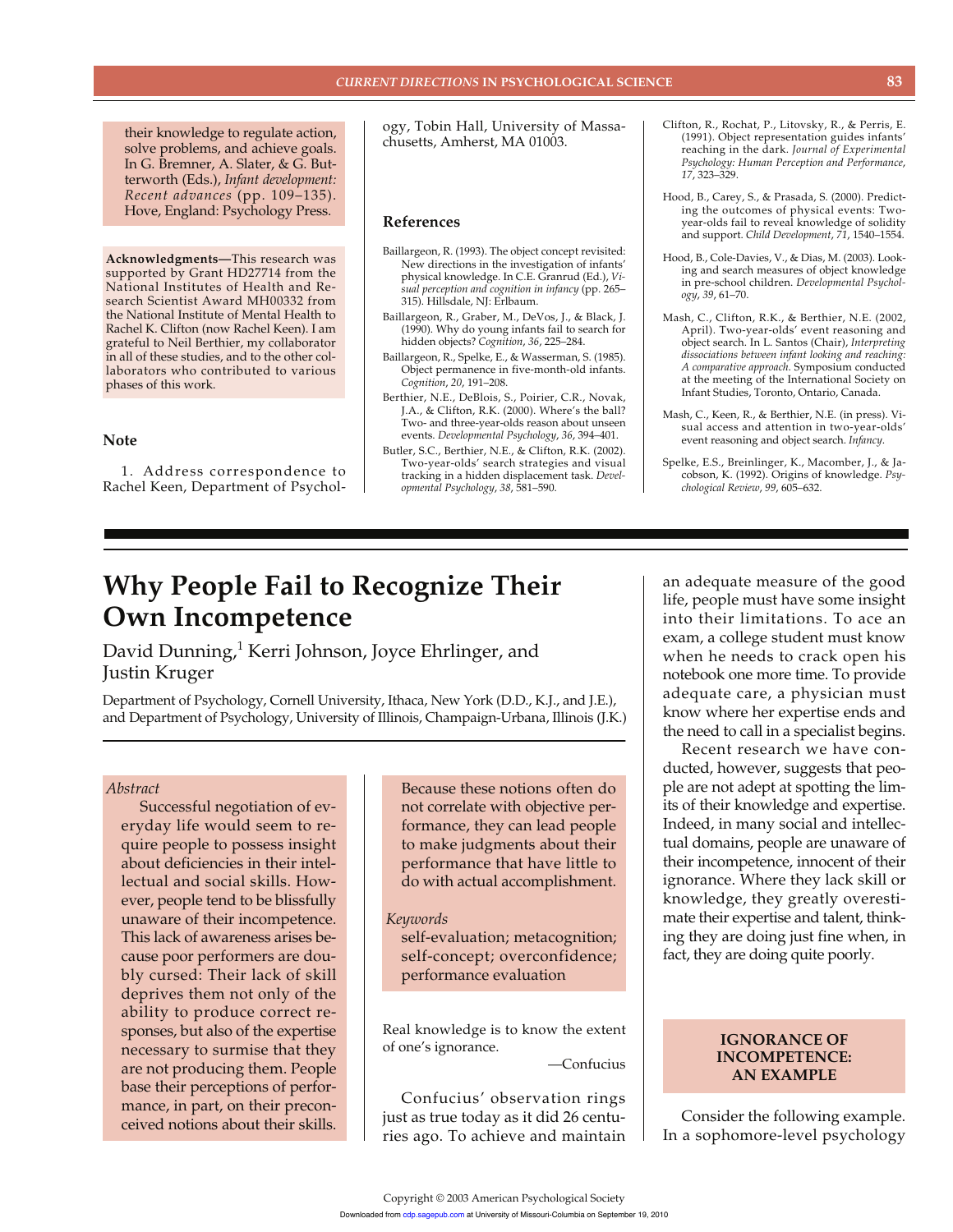**84 VOLUME 12, NUMBER 3, JUNE 2003**

class, we asked 141 students to tell us how well they had done on an exam, just before they walked out of the classroom. We asked the respondents to estimate their performance and mastery of the course material relative to the other students taking the exam. We also asked them to estimate their raw score on the test.

Figure 1 presents the data from the comparison questions. In the figure, we have separated respondents into four groups based on their actual performance on the test, from the bottom 25% of performers to the top 25%. As the figure shows, students in the bottom quartile greatly overestimated their performance on the test. Whereas their performance actually put them in the 12th percentile, they estimated their mastery of the course material to fall in the 60th percentile and their test performance to fall in the 57th. Figure 2 reveals a similar pattern in estimates of raw scores, with bottom performers overestimating their performance by roughly 30%.

This example is not an isolated case. Participants taking tests in their ability to think logically, to write grammatically, and to spot funny jokes tend to overestimate their percentile ranking relative to their peers by some 40 to 50 points, thinking they are outperforming a majority of their peers when, in fact, they are the ones being outperformed (Kruger & Dunning, 1999). This pattern also emerges in more real-world settings: among debate teams taking part in a college tournament and hunters quizzed about their knowledge of firearms just before the start of hunting season (Ehrlinger, Johnson, Banner, Dunning, & Kruger, 2003); among medical residents evaluating their patient-interviewing skills (Hodges, Regehr, & Martin, 2001); and among medical lab technicians assessing their knowledge of medical terminology and everyday problem-



**Fig. 1.** Perceived percentile rankings for mastery of course material and test performance as a function of actual performance rank.

solving ability in the lab (Haun, Zeringue, Leach, & Foley, 2000). This pattern even appears, unchecked, after participants are promised up to \$100 for accurate assessments of their performance (Ehrlinger et al., 2003).

#### **THE DOUBLE CURSE**

People fail to recognize their own incompetence because that incompetence carries with it a double curse. In many intellectual and so-



**Fig. 2.** Perceived versus actual test score as a function of actual test performance.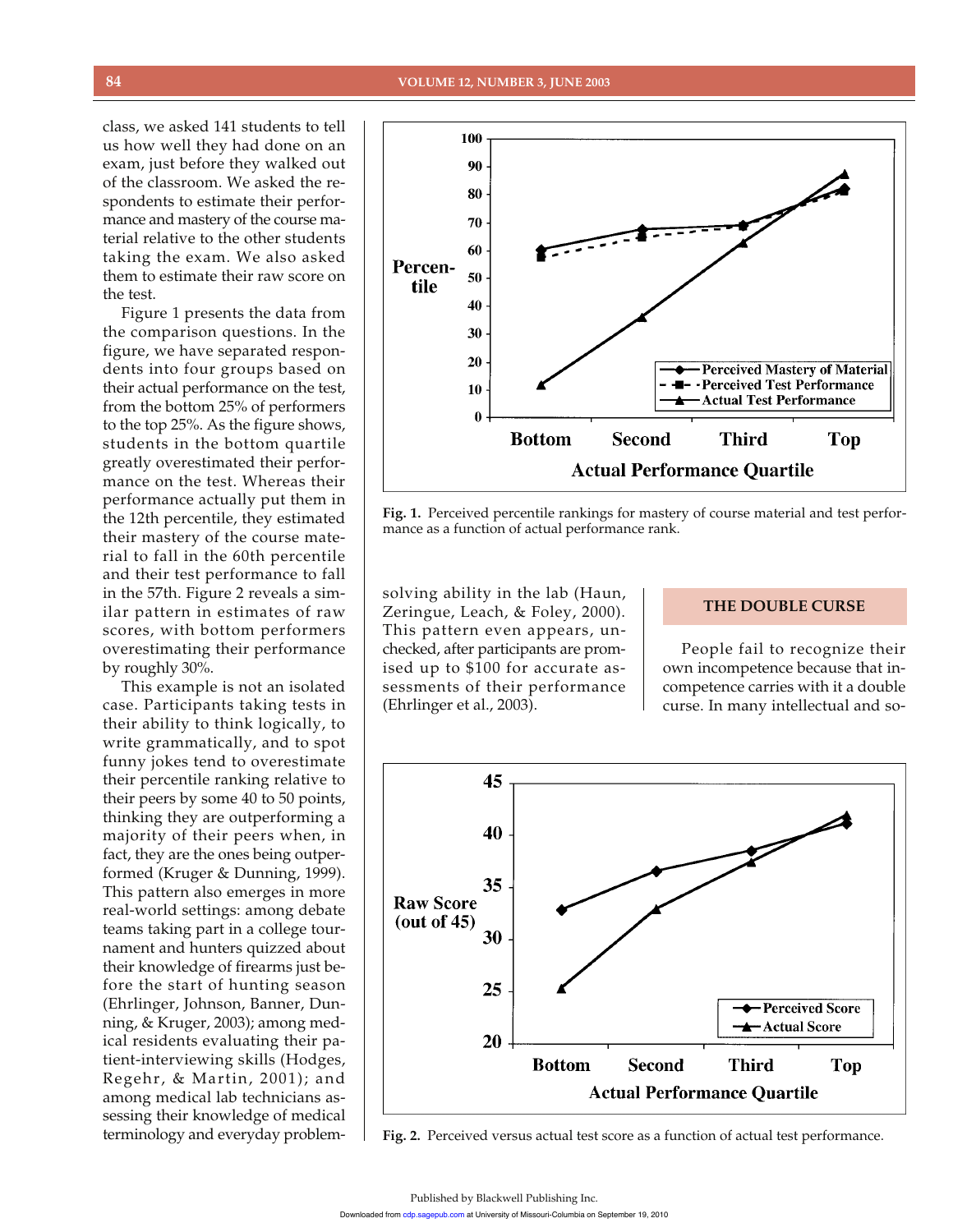cial domains, the skills needed to produce correct responses are virtually identical to those needed to evaluate the accuracy of one's responses. The skills needed to produce logically sound arguments, for instance, are the same skills that are necessary to recognize when a logically sound argument has been made. Thus, if people lack the skills to produce correct answers, they are also cursed with an inability to know when their answers, or anyone else's, are right or wrong. They cannot recognize their responses as mistaken, or other people's responses as superior to their own. In short, incompetence means that people cannot successfully complete the task of metacognition, which, among its many meanings, refers to the ability to evaluate responses as correct or incorrect.

A good deal of research demonstrates that poor performers have more difficulty with metacognitive judgments than their more competent peers do. Relative to students who are doing well, students doing poorly on a college exam do not as successfully distinguish which individual questions they are getting right from which they are getting wrong (Sinkavich, 1995). Poor readers are less accurate than more able readers in judging what they comprehend from a passage of text (Maki & Berry, 1984). In our own research, students unskilled in grammar provided less accurate "grades" of the grammatical performances of others than did their more skilled counterparts (Kruger & Dunning, 1999, Study 3).

This double-curse explanation also suggests a crucial hypothesis: If poor performers are given the skills necessary to distinguish correct from incorrect answers, then they would be in a position to recognize their own incompetence. Of course, this hypothesis comes with a paradox: If poor performers had the skills needed to distinguish accuracy from error, they would then

have the skills needed to avoid poor performance in the first place. They would no longer be incompetent.

Despite this paradox, we decided to put this hypothesis to the test (Kruger & Dunning, 1999, Study 4). In a first phase of the study, participants were tested on their ability to solve a certain type of logic problem. Not surprisingly, poor performers grossly overestimated their performance on the test. Then, in a second phase, we gave roughly half of the participants a mini-lecture about how to solve this type of logic problem, giving them the skills needed to distinguish accurate from inaccurate answers. When given their original test to look over, the participants who received the lecture, and particularly those who were poor performers, provided much more accurate self-ratings than they had originally. They judged their performance quite harshly and even lowered their confidence in their own general logical reasoning ability, even though, if anything, the mini-lecture had strengthened that ability, not weakened it.

#### **THE UNDUE MODESTY OF TOP PERFORMERS**

Top performers also suffer a burden, albeit one that differs from that of their less skilled counterparts in that they tend to underestimate their percentile rank relative to the people with whom they compare themselves. Their underestimation is usually statistically significant (Ehrlinger et al., 2003; Haun et al., 2000; Hodges et al., 2001; Kruger & Dunning, 1999), although in the case of Figure 1 it appears quite small.

This underestimation has a different source than the overestimation of poor performers. Top performers tend to have a relatively good sense of how well they perform in absolute terms, such as their raw score on a test (see Fig. 2). Where they err is in their estimates of other people—consistently overestimating how well other people are doing on the same test (Fussell & Krauss, 1992). As a result, they tend to underestimate how their performance compares with that of others. One can disabuse top performers of this misperception by showing them the responses of other people. They then tend to realize how unique and distinctive their performances are, providing more positive and accurate self-evaluations. For example, asking people who are particularly proficient in grammar to evaluate the grammar of others causes them to appropriately raise their perceptions of their own relative grammar skill. This exercise has no effect on the selfimpressions of poor performers (Kruger & Dunning, 1999, Study 3; see also Hodges et al., 2001, for similar findings involving interviewing skills among medical residents).<sup>2</sup>

#### **WHERE PERCEPTIONS OF COMPETENCE COME FROM**

The work we have summarized leaves open an important mystery. It explains what does not happen (i.e., people recognizing their incompetence), but it does not explain what does. How do people arrive at the impressions, sometimes negative but usually positive, that they hold of their performances?

In recent research, we have identified one important source of people's performance evaluations, and shown that it can be a potential source of error in those evaluations. At first blush, one might think that people judge how well they are doing on a test by monitoring their experience with it. Are they taking a long time to provide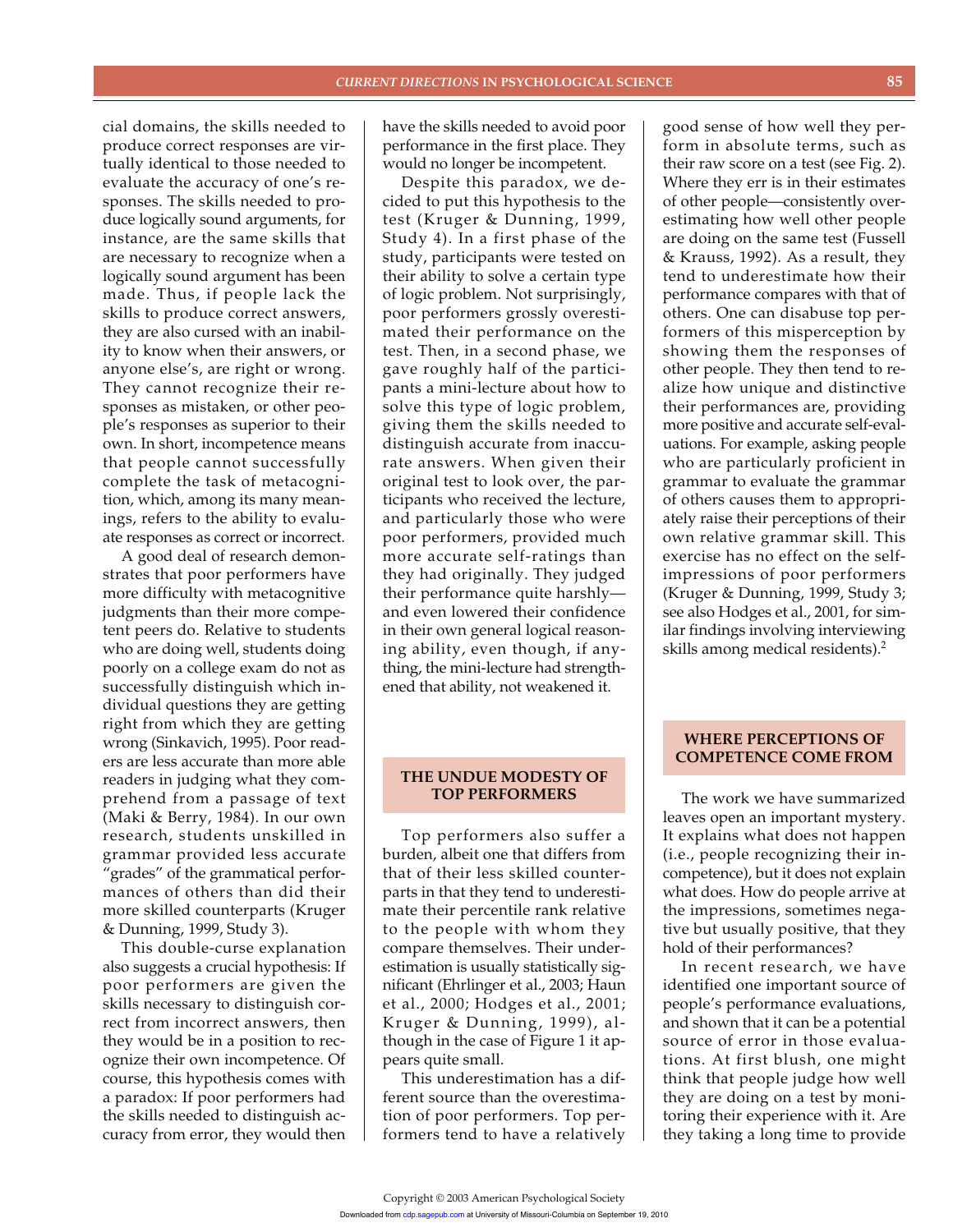#### **86 VOLUME 12, NUMBER 3, JUNE 2003**

the answers? Are they sure there are no competitors to the answers they give? Such an approach would be termed bottom-up, as it refers to the specific experiences people have with the test.

However, we have found that people's estimates of their performance arise, at least in part, from a top-down approach. People start with their preconceived beliefs about their skill (e.g., "I am good at logical reasoning") and use those beliefs to estimate how well they are doing on any specific test. This strategy at first seems to be a good one—people who believe they have logical reasoning skill should have some basis for that claim—except for one fly in the ointment. People's impressions of their intellectual and social skills often correlate only modestly, and sometimes not at all, with measures of their actual performance (Falchikov & Boud, 1989). Indeed, and perhaps more important, people just tend to hold overinflated views of their skills that cannot be justified by their objective performance (Dunning, Meyerowitz, & Holzberg, 1989; Weinstein, 1980). Therefore, preconceived notions of skill can lead people to err in their performance estimates.

In several studies, we have shown that people tend to make top-down performance estimates that have little to do with objective performance. In one study, we measured participants' views of their "abstract reasoning ability" before they sat down and took a quiz on logic. Later, their estimates of how well they had done on the test (e.g., how many items they got right) correlated just as highly with their preexisting self-views as with their actual performance. In another study, we gave participants a test that was purported to assess abstract reasoning ability (on which participants rated themselves highly) or computer programming skills (on which participants rated themselves quite negatively). Although participants in the two conditions took the same test, and achieved on average essentially the same score, those who thought they had taken an abstract reasoning test estimated that they had achieved higher scores than did those who thought they had taken a computer programming test (Ehrlinger & Dunning, 2003).

The top-down nature of performance estimates can have important behavioral consequences. Women, for example, tend to disproportionately leave science careers along every step of the educational and professional ladder (Seymour, 1992). We began to wonder if topdown influences on performance estimates might contribute to this pattern. Starting in adolescence, women tend to rate themselves as less scientifically talented than men rate themselves (Eccles, 1987). Because of this, women might start to think they are doing less well on specific scientific tasks than men tend to think, even when there is no gender difference in performance. Thinking they are doing less well, women might become less enthusiastic about participating in scientific activities.

We put these notions to a test by giving male and female college students a pop quiz on scientific reasoning. Before the quiz, the students were asked to rate themselves on their scientific skills, and the women rated themselves more negatively than the men did. The students' estimates of their performance on the quiz showed the same pattern, with the women thinking that they had done less well than the men thought, even though there was no gender difference in actual performance. Later, when asked if they would like to participate in a science competition for fun and prizes, the women were more likely than the men to decline the invitation. This reluctance correlated significantly with their perceptions of performance on the quiz, but not at all with actual performance (Ehrlinger & Dunning, 2003,

Study 4). Perception of performance, not reality, influenced decisions about future activities.

#### **CONCLUDING REMARKS**

This research, combined with previous work (for a review, see Falchikov & Boud, 1989), calls into question the ability people have to form accurate views of their skills and expertise. But more than that, it calls into question whether people are, or ever can be, in a position to form accurate self-impressions. If incompetent individuals do not have the skills necessary to achieve insight into their plight, how can they be expected to achieve accurate self-views? How can anybody be sure that he or she is not in the same position?

This research also potentially explains, in part, a mystery that people regularly confront in their everyday dealings. Everyone knows people who just seem to accept their deficiencies, failing to work to improve upon them. Perhaps these individuals "accept" their deficiencies because they are unaware that they have them. As Alfred North Whitehead once observed, it is not ignorance, but ignorance of ignorance, that is the death of knowledge.

Our work suggests many different avenues of follow-up, but one particularly important future avenue would focus on how, or whether, people can become aware of their intellectual and social deficiencies. What are the domains in which people naturally intuit their deficits, and how do those domains differ from the ones we have studied? Are there rules of thumb that people can follow to ferret out their areas of incompetence? Can people ever be expected to uncover their pockets of incompetence on their own, or is outside intervention always necessary? Removing barriers to self